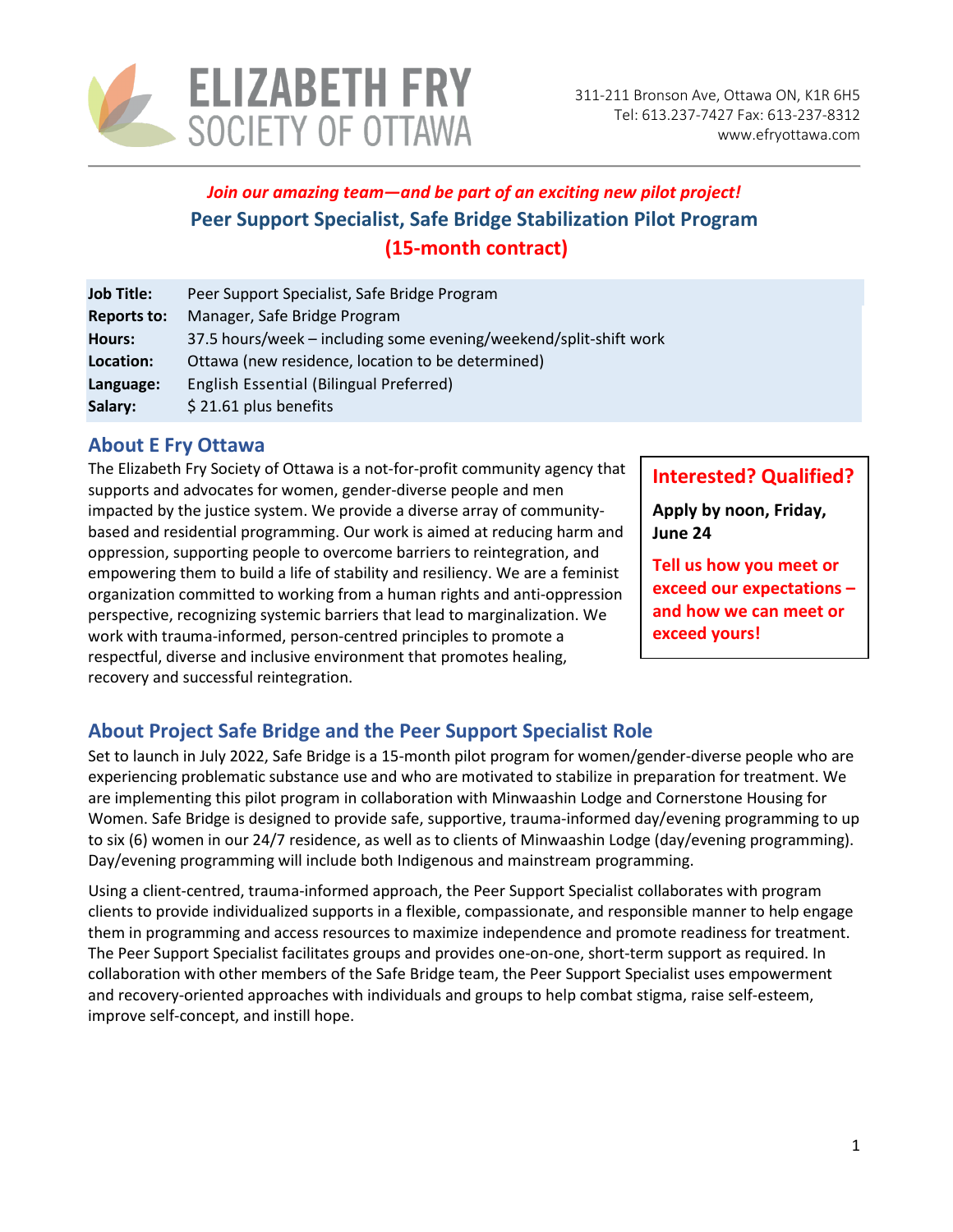### **Core Responsibilities**

- Facilitate peer groups/workshops on coping techniques, skill development, AA, NA, social recreational groups, life skills, wellness and other themes
- Facilitate and/or co-facilitate community programs: relapse prevention program and/or other programs offering skills to address the underlying challenges associated with substance use
- Work collaboratively with service recipients and the team to develop recovery and goal plans and support individuals in their recovery process
- Advocate on behalf of clients with other community service providers to enhance access to services.
- Assist clients in developing empowerment skills and combating stigma through self-advocacy
- Act as a role model in self-care, self-awareness, and wellness tools
- Make appropriate internal referrals and referrals to community agencies based on client needs
- Engage in purposeful and deliberate sharing of your own lived experience of addiction/mental health recovery to facilitate the development of engagement, build relationships, and gain trust with program participants
- Participate in program reporting and development activities in collaboration with other Safe Bridge team members as required, including in support of program evaluation, data collection, ongoing quality improvement throughout the duration of the pilot project, etc.
- Work cooperatively both internally and externally to foster program development designed to meet the needs of clients experiencing substance use challenges
- Encourage and support clients to learn and apply the life skills (e.g., cooking, cleaning, budgeting) to support recovery and improve quality of life
- **Participate in phone support/on-call rotation to provide assistance to on-duty staff as needed.**
- **•** Other duties as required by the Manager, Safe Bridge

#### **Other Responsibilities**

- Promote and deliver on the mission, vision, and values of E Fry Ottawa, including providing compassionate support and taking a trauma-informed approach to all client activities
- Collect, enter, and maintain information in ShareVision for all direct service interactions (while maintaining client confidentiality) as per agency standards
- **Participate in monthly staff meetings**

### **Required Qualifications, Knowledge, Capacity and Commitment**

#### **Required education and experience**

- $\checkmark$  Secondary school diploma (additional education and training preferred)
- $\checkmark$  Peer Support Certification considered an asset (or willingness to obtain certification)
- $\checkmark$  Experience in social services and addictions considered an asset
- $\checkmark$  Personal experience with mental health and/or addiction, and established recovery
- $\checkmark$  Experience with group facilitation in congregate settings preferred
- $\checkmark$  Experience providing peer support to individuals with mental health and/or substance use challenges.
- $\checkmark$  Excellent communication skills (English essential, French is an asset)
- $\checkmark$  Excellent organization and interpersonal skills
- $\checkmark$  Experience and sensitivity in dealing with members of different cultural and racial backgrounds, including visible and invisible dimensions of diversity.
- $\checkmark$  Experience coordinating and facilitating social and recreational activities
- $\checkmark$  Excellent problem-solving and decision-making skills.